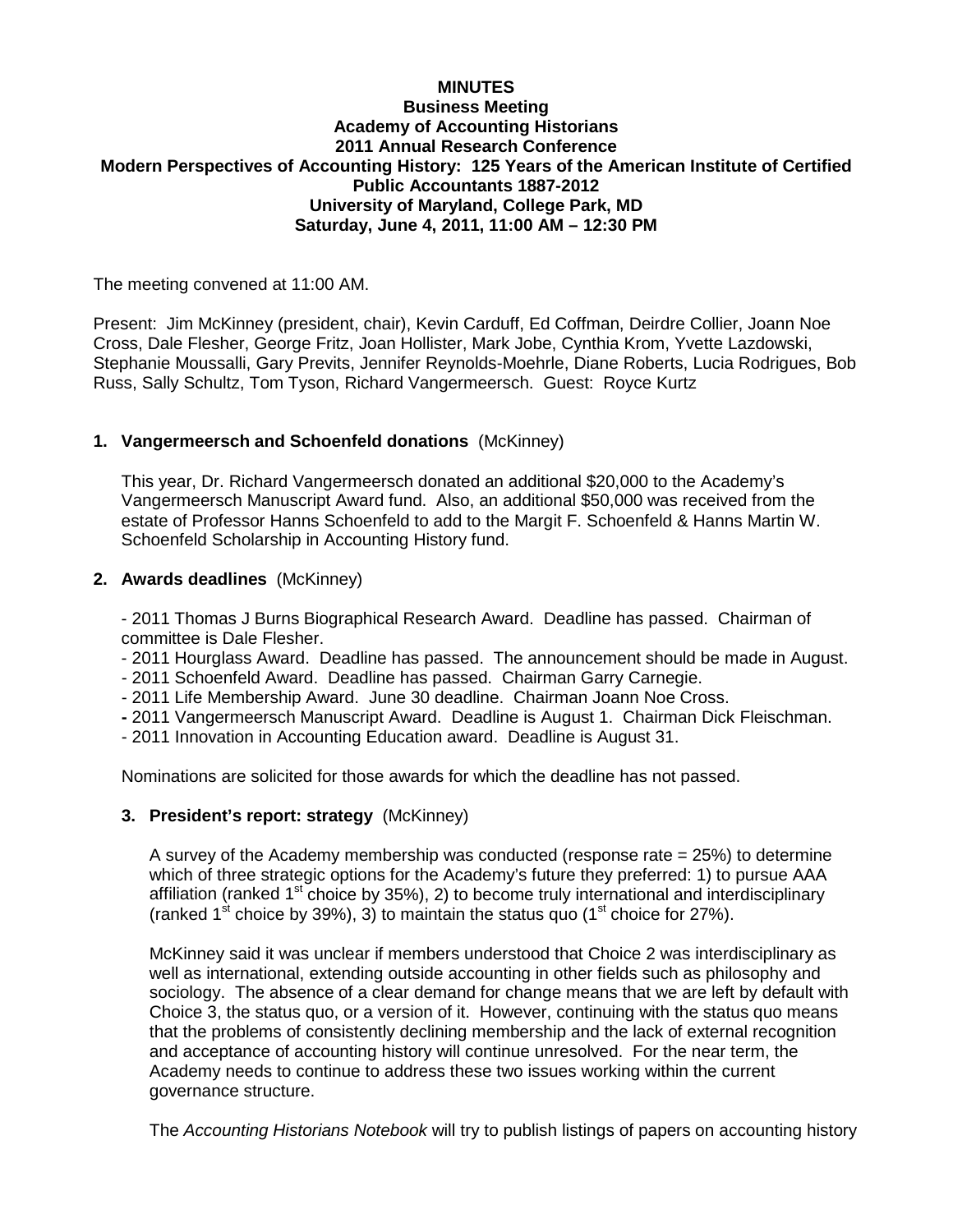that have been published or presented at accounting history conferences throughout the world and contact their authors to see if they'd like to join the Academy. It appears that sometimes up to half of the presenters are not Academy members. Gary Previts and Joann Noe Cross are pursuing the possibility of the *Journal* being indexed in the Social Science Citation Index. The *Journal* has already been adopted for digitizing by JSTOR. The membership is encouraged to recruit new members and promote the accounting history agenda.

Other items unrelated to governance were also included in the survey. McKinney noted that accounting history resources, syllabi of doctoral seminars in accounting history, and abstracts of articles might be listed on the AAH website and the *AHN* might explain what it is that award recipients have done. Previously, a suggestion was made to get accounting history back into the textbooks, although it is hard to see how this may be done. McKinney suggested that we could possibly reach out to textbook authors or publishers and offer to assist in providing historical context. The AAA meeting in Denver this August will hold a 4-hour CPE session on accounting history methodology, though if not enough people sign up for it, it will be cancelled.

General discussion ensued, including Diane Roberts, Gary Previts, Jim McKinney, Yvette Lazdowski, Cynthia Krom, Deirdre Collier, Bob Russ, Stephanie Moussalli, Tom Tyson, and Joan Hollister.

Points discussed included the possibility of becoming affiliated with the AAA but not as a section, remaining in part independent; that the AAA's Tracy Sutherland is supportive of accounting history papers at the AAA annual meeting and the AAA and the AAH have signed a Memorandum of Understanding; that our dues, at \$50, would be the most expensive of the AAA sections; that we could not be part of the AAA as the members had rejected it; that we might persuade the EAA or the CAAA to allow us to add check off boxes to their membership prompts without our joining them; that we might create a suggested reading list for beginning accounting historians, that not all beginners in accounting history are doctoral students, that we could have an accounting history panel at the AAA but it would compete with 14 other concurrent sessions, that the AAA is too expensive for many small schools to participate in and that faculty at smaller liberal arts schools don't know the AAH exists, that we should market to such department chairmen and also to non-AACSB schools; that business historians are natural allies, that the key is to get an enthusiastic group of members to spearhead these activities as was done when Al Roberts was AAH secretary, that it is important to stay U.S.-centric in part for 501c3 maintenance, that Tom Tyson is offering a 2 day seminar in accounting historiography at the next World Congress of Accounting Historians in 2012; that the WCAH is a place to recruit; that the awards should be better advertised, not just in AHN; that the AAH money goes to support the organization's purposes, and almost all the work (with the exception of Tiffany Welch) is volunteer.

# **4. Editorial appointment, AHJ** (McKinney)

Both editors, Dick Fleischman and Chris Napier, are stepping down at the end of this year. A call for nominations has been sent out. It is critical to get a person who will maintain the high quality and reputation of the Journal.

# **5. World Congress of Accounting Historians** (McKinney)

Will be held July 17-19, 2012, at New Castle-on-Tyne in England. Discussion occurred that the conference venue is lovely and in the heart of downtown. The deadline for paper submission is January 15, 2012.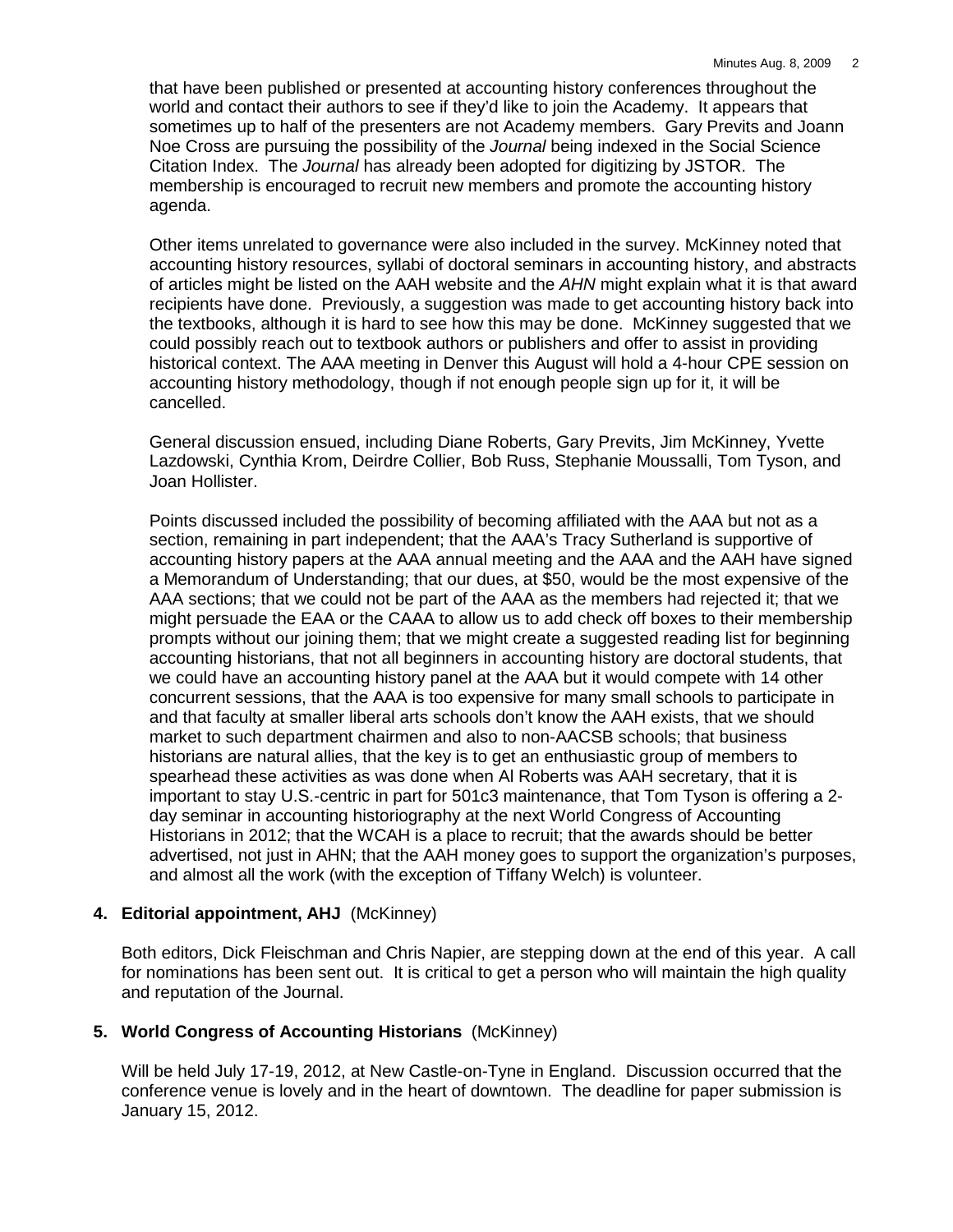## **6. Beta Alpha Psi** (McKinney)

The 100<sup>th</sup> anniversary of Beta Alpha Psi is approaching and they are considering requesting someone to help with the writing of an addendum to their history, although their plans, they recently told McKinney, are not finalized.

#### **7. Budget Update / Treasurer's report** (Reynolds-Moehrle)

Reynolds-Moehrle welcomed the new members of the Academy and then discussed the Academy's financial situation.

The recently-circulated 2010 financial statements of the Academy were summarized. On May 9, 2011, independent auditors Watkins, Ward and Stafford of Starkville, MS, issued a clean opinion for the Academy for 2010, and file the Academy's 2010 informational tax return. They charge \$2,200, an excellent bargain.

Assets of \$320,000 as of December 31 (now \$200,000 due to this year's donations) consist of \$130,000 restricted for awards and scholarships and \$190,000 in an endowments fund, a conferences fund, and a general fund. The membership can consider how best to use the latter amount.

The auditors had three questions in the analytical section:

- Why have membership dues fallen? This has been steady at about 5% per year since Moehrle became treasurer. The dues are used for administrative costs, the website, and printing the Journal, mostly the Journal.

- Why has interest income fallen? Returns on our CDs are abysmal because the current market rates are so low. The Academy, as a 501(c)(3), is forbidden to hold money in foreign banks. Our average return on CDs is still about 1%, but it would be lower except for some large CDs that were bought before the current downturn.

- Why are the award amounts lower than in the past? We didn't award the Schoenfeld prize last year for lack of applications. The awards have been paid out of membership dues, and those are declining. Some awards are now going to come from endowment principles. The donations did not restrict the expenditures to the income only.

Tyson asked if the conference fund is for the support of conferences or is some part to support student attendance? The money is used as subventions for the AAH annual research conference, the WCAH, and a few other conferences. Support for student attendance has in the past come as private donations from members. Some money is provided for the president and the editor of the Journal to attend the conference. The Academy usually waives student registration fees for its research conferences.

### **8. Results of silent book auction at October conference at Ohio State University** (Moussalli)

Reynolds-Moehrle announced that the October, 2010 silent book auction had raised \$650 for the Academy. Moussalli announced that the current auction at this conference raised less than a quarter of that amount, though the final figure is not yet known. She thanked Dick Vangermeersch and Bob Russ for their generous donations of books for this auction.

There has been informal discussion of the possibility of the Academy selling books donated by members through online booksellers. This would be especially helpful for those books that do not sell at successive Academy auctions. She asked for member input. Bob Russ explained that he volunteers for his local public library in Kentucky, which has an arrangement with an online bookseller. If he sells one of the library's books, the library receives 50% of the proceeds. The bookseller only accepts books he thinks might sell for at least \$10.